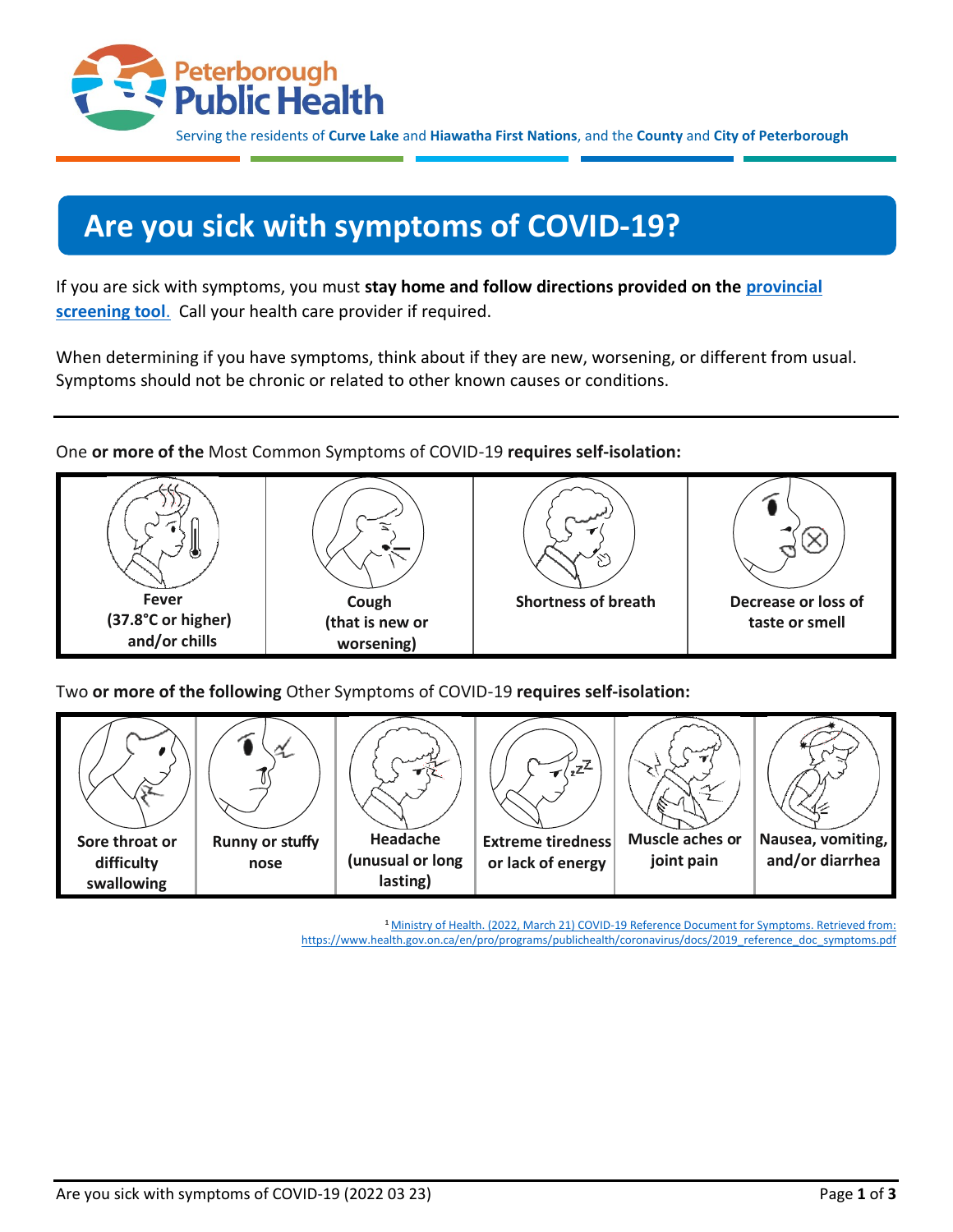# **What to do if you have symptoms?**

- 1. If someone has ONE or more of the MOST COMMON SYMPTOMS or TWO or more of the OTHER SYMPTOMS, they likely have COVID-19. **They must stay at home and self-isolate as indicated below.**
- 2. If someone has ONE of the OTHER SYMPTOMS, they must stay home for at least 24 hours until symptoms are improving (48 hours for nausea/vomiting/diarrhea) and as long as they do not develop any new symptoms. Other household members do not have to go/stay home.
- 3. Household members should follow the instructions in the [provincial screening tool](https://covid-19.ontario.ca/self-assessment/) or below.

| 11 years old or younger<br><b>OR</b><br><b>Fully vaccinated</b>                                                                                                                                                       |                                                                                                                                                                                                                                                                                                                                                                                                                                                                                              |             |     |                       |     |         |  | 12 years old or older and partially<br>vaccinated<br><b>OR unvaccinated</b><br>OR immune compromised                                                                                                                       |                |                  |     |              |     |     |  |
|-----------------------------------------------------------------------------------------------------------------------------------------------------------------------------------------------------------------------|----------------------------------------------------------------------------------------------------------------------------------------------------------------------------------------------------------------------------------------------------------------------------------------------------------------------------------------------------------------------------------------------------------------------------------------------------------------------------------------------|-------------|-----|-----------------------|-----|---------|--|----------------------------------------------------------------------------------------------------------------------------------------------------------------------------------------------------------------------------|----------------|------------------|-----|--------------|-----|-----|--|
| Isolate for 5 days from when symptoms started<br>and stay in isolation until symptoms have been<br>improving for 24 hours (or 48 hours after nausea,<br>vomiting and/ or diarrhea symptoms), whichever<br>is longest. |                                                                                                                                                                                                                                                                                                                                                                                                                                                                                              |             |     |                       |     |         |  | Isolate for 10 days from when the symptoms<br>started and stay in isolation until symptoms have<br>been improving for 24 hours (or 48 hours after<br>nausea, vomiting and/ or diarrhea symptoms),<br>whichever is longest. |                |                  |     |              |     |     |  |
| <b>Sun</b>                                                                                                                                                                                                            | Mon                                                                                                                                                                                                                                                                                                                                                                                                                                                                                          | <b>Tues</b> | Wed | <b>Thurs</b>          | Fri | Sat     |  | Sun                                                                                                                                                                                                                        | <b>Mon</b>     | <b>Tues</b>      | Wed | <b>Thurs</b> | Fri | Sat |  |
| $\mathbf 1$                                                                                                                                                                                                           | $\overline{\mathbf{c}}$                                                                                                                                                                                                                                                                                                                                                                                                                                                                      | 3           | 4   | 5                     | 6   |         |  | $\mathbf{1}$                                                                                                                                                                                                               | $\overline{2}$ | 3                | 4   | 5            | 6   |     |  |
|                                                                                                                                                                                                                       | 9                                                                                                                                                                                                                                                                                                                                                                                                                                                                                            | 10          | 11  | $12\,$<br><u>feel</u> | 13  | 14<br>Ø |  |                                                                                                                                                                                                                            | 9              | 10               | 11  | 12           | 13  |     |  |
| 15                                                                                                                                                                                                                    | 16                                                                                                                                                                                                                                                                                                                                                                                                                                                                                           | 17          | 18  | 19                    | 20  | 21      |  | 15                                                                                                                                                                                                                         | 16             | 17<br><u>de)</u> | 18  | 19           | 20  | 21  |  |
|                                                                                                                                                                                                                       | Legend<br>Return to work/school if<br>Symptoms start, self-<br>Self-isolate at home, except for $\overline{\phantom{a}}$<br>₫äħ<br>isolate immediately<br>feeling well<br>emergency medical care                                                                                                                                                                                                                                                                                             |             |     |                       |     |         |  |                                                                                                                                                                                                                            |                |                  |     |              |     |     |  |
|                                                                                                                                                                                                                       | If your isolation period is 5 days, from days 6 to 10 after testing positive or developing symptoms, you must:<br>wear a mask in public places, including work/school, and avoid activities where mask removal would<br>be necessary (e.g. high-contact sports, playing a musical instrument, or dining out)<br>do not visit any highest-risk settings (such as long-term care or retirement homes) or people who may<br>be at higher risk of illness (such as seniors or immunocompromised) |             |     |                       |     |         |  |                                                                                                                                                                                                                            |                |                  |     |              |     |     |  |